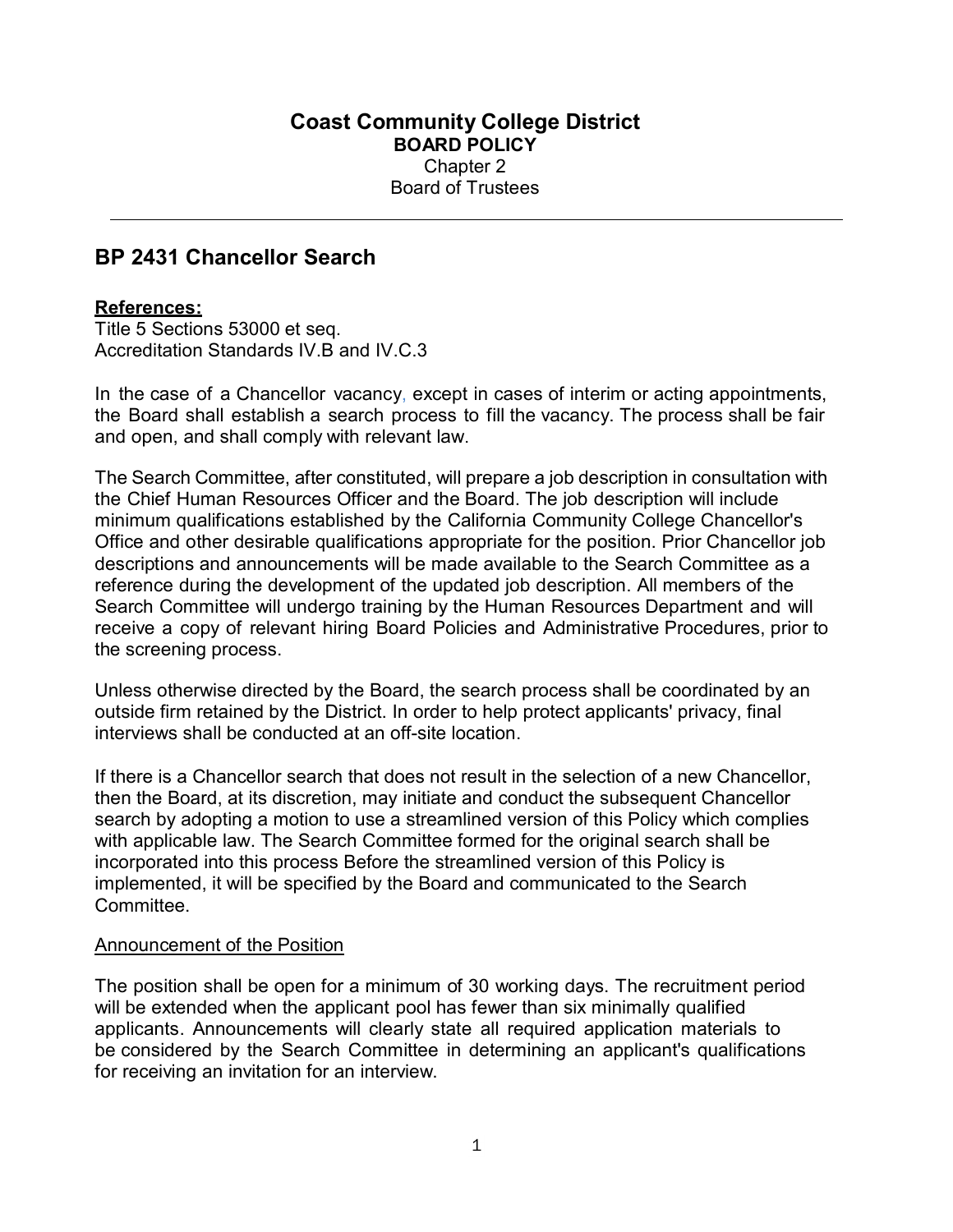## Search and Selection Committees Composition

The Search Committee for the position of Chancellor is as follows:

- Two Board members appointed by the Board
- One community member appointed by the Board
- One College President appointed by the Chancellor or the Board
- Three Academic Senate representatives, one appointed by each of the Academic Senates of the three colleges
- The Student Trustee or designee
- One representative of Coast Federation of Classified Employees (CFCE) appointed by CFCE
- One representative of Coast Federation of Educators (CFE) appointed by CFE
- One representative of Coast Community College Association/California Teachers Association (CCCA/CTA) appointed by CCCA/CTA
- One administrative representative appointed by Coast District Management Association (CDMA)
- One confidential employee appointed by the Association of Confidential Employees (ACE)
- One classified employee appointed jointly by the Classified Senates

TOTAL: 14 members

Advisor: Chief Human Resources Officer or designee of the Board

The Search Committee shall appoint the Search Committee chair.

The Search Committee shall endeavor to recommend three to five unranked finalists it feels are best qualified to the Selection Committee. If the consensus of the Search Committee is that fewer than three candidates would be advanced to the Selection Committee, through the Chair, the Committee can recommend to the Selection Committee: (a) a new search and a reopening announcement, or (b) that a reopening be deferred for a period of time. The District is committed to achieving diverse representation in candidate pools and in Selection Committees.

The Selection Committee shall consist of the five elected Trustees. The Chief Human Resources Officer is responsible for:

- 1. Providing training to all members of Search and Selection Committees to ensure that the activities of the committees comply with applicable state and federal laws and regulations, and this board policy. This training will include providing each member of the Search and Selection Committees with a written copy of this Board Policy and other relevant documents.
- 2. Supporting the District's pursuit of diversity in the hiring of employees.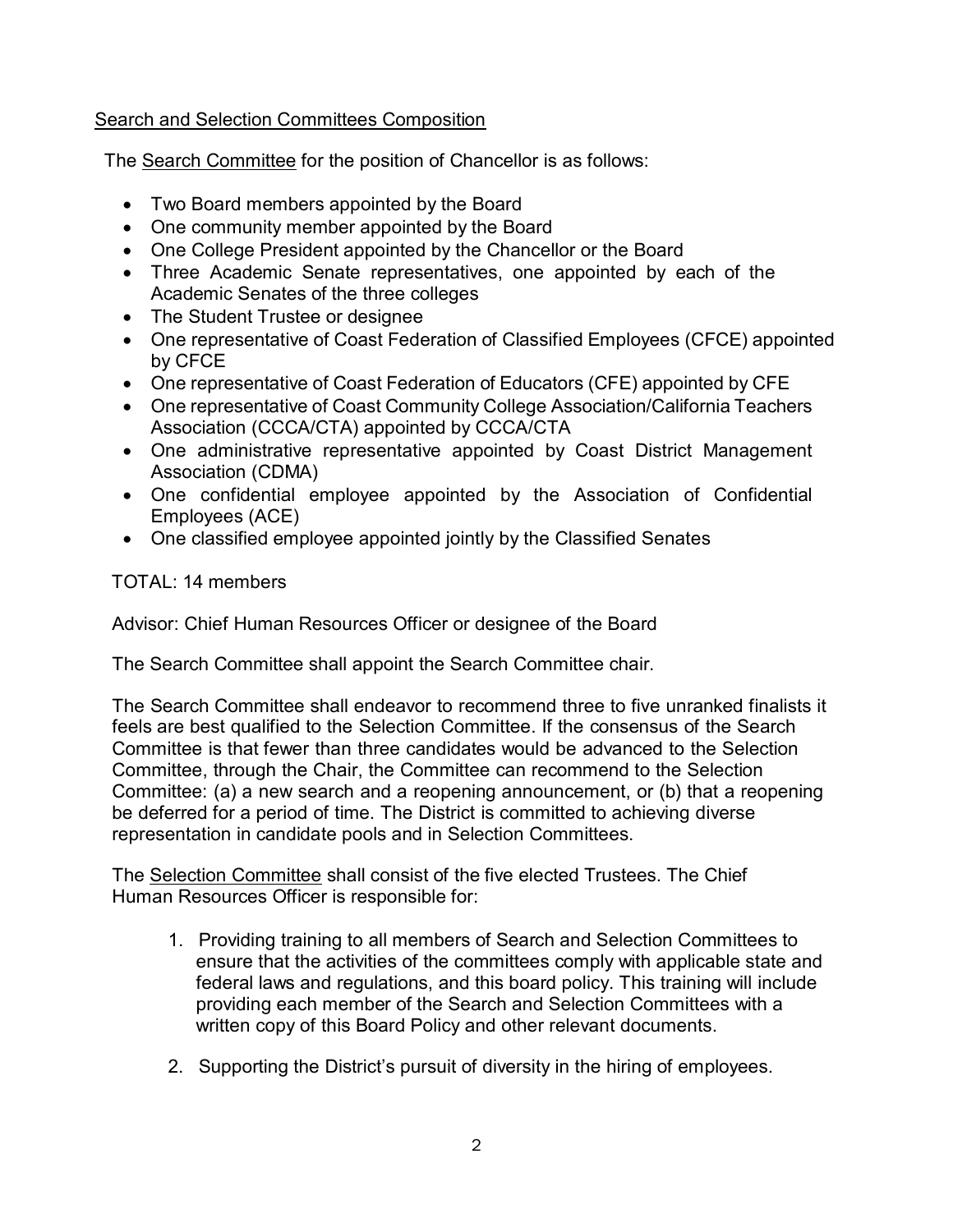- 3. Facilitating the implementation of the procedures included in this board policy, including being a resource to the Search and Selection Committees when requested to do so by a committee or committee member.
- 4. Ensuring that only applications that are received by the closing date of the position are forwarded to the Search Committee.
- 5. Coordinating the recruitment/advertising campaign for the position.
- 6. Providing logistical and clerical support as needed to the Search and **Selection** Committees.
- 7. Reviewing the paper-screening criteria and interview questions for the Search Committee, and the interview questions for the Selection Committee to ensure compliance with local, state, and federal laws.
- 8. Coordinating the reference-checking phase of the Selection

process. The Search Committee members are responsible for:

1. Creating the recommended position announcement/job description. The creation of the position announcement/job description will include the determination of the minimum and desired qualifications for the position. The position announcement/job description will be created in consultation with the Board.

- 2. Supporting the pursuit of diversity throughout the Search process.
- 3. Selecting the Chair of the committee.

4. In consultation with the Chief Human Resources Officer, determining the calendar plan for the steps in the search process, including the days and times of all committee meetings and an interview schedule that is sensitive to the needs of applicants and, meets the needs of every member of the Selection Committee.

5. Reviewing all applications to determine the minimum qualifications for the position have been met.

6. Determining paper-screening criteria based upon the position's required and desired criteria as stated in the position announcement and paper-screening each application that meets the minimum qualifications for the position. Applications that do not meet the minimum qualifications as stated in the position announcement shall not be considered by the Search Committee.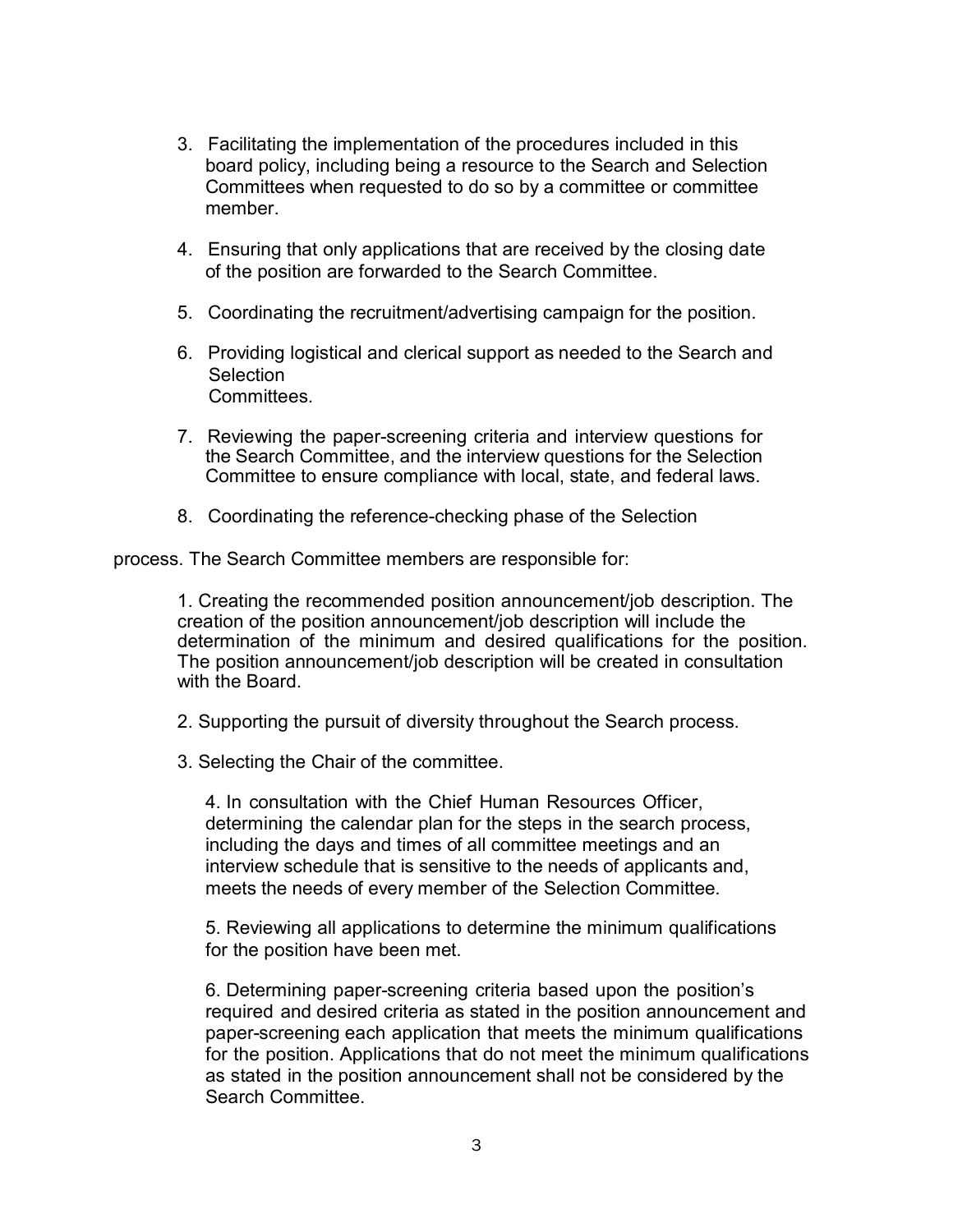7. Determining which applicants will be invited to an interview based upon the accumulated results of the paperscreening process.

8. Determining interviewing criteria.

9. Interviewing each interviewed applicant equivalently, respectfully, and conscientiously.

10. Discussing the relative strengths and weaknesses of the applicants interviewed. Professional experience by individual committee members with applicants shall be shared by committee members as a part of this discussion.

11. Recommending the most highly qualified applicants to the Selection Committee. If the Search Committee is unable to recommend a minimum of three applicants to the Selection Committee, the position will be reopened for additional applicants.

12. Excusing committee members for the remainder of the process if they are unable to attend every meeting and interview.

13. Respecting the confidentiality of the Search process.

The Chair of the Search Committee is responsible for:

- 1. Setting agendas and conducting all meetings of the committee.
- 2. Representing the Search Committee to the Chief Human Resources Officer and the Board.

The Selection Committee members are responsible for:

1. Respecting the work of the Search Committee by interviewing every applicant forwarded by the Search Committee for their consideration.

2. Supporting the pursuit of diversity during the selection process.

3. Creating interview questions for the finalist applicants.

4. Developing an interview schedule that is sensitive to the needs of applicants and meets the needs of every member of the Selection Committee.

5. Interviewing all applicants equivalently, respectfully, and conscientiously.

6. Recognizing that the Search Committee did not have access to